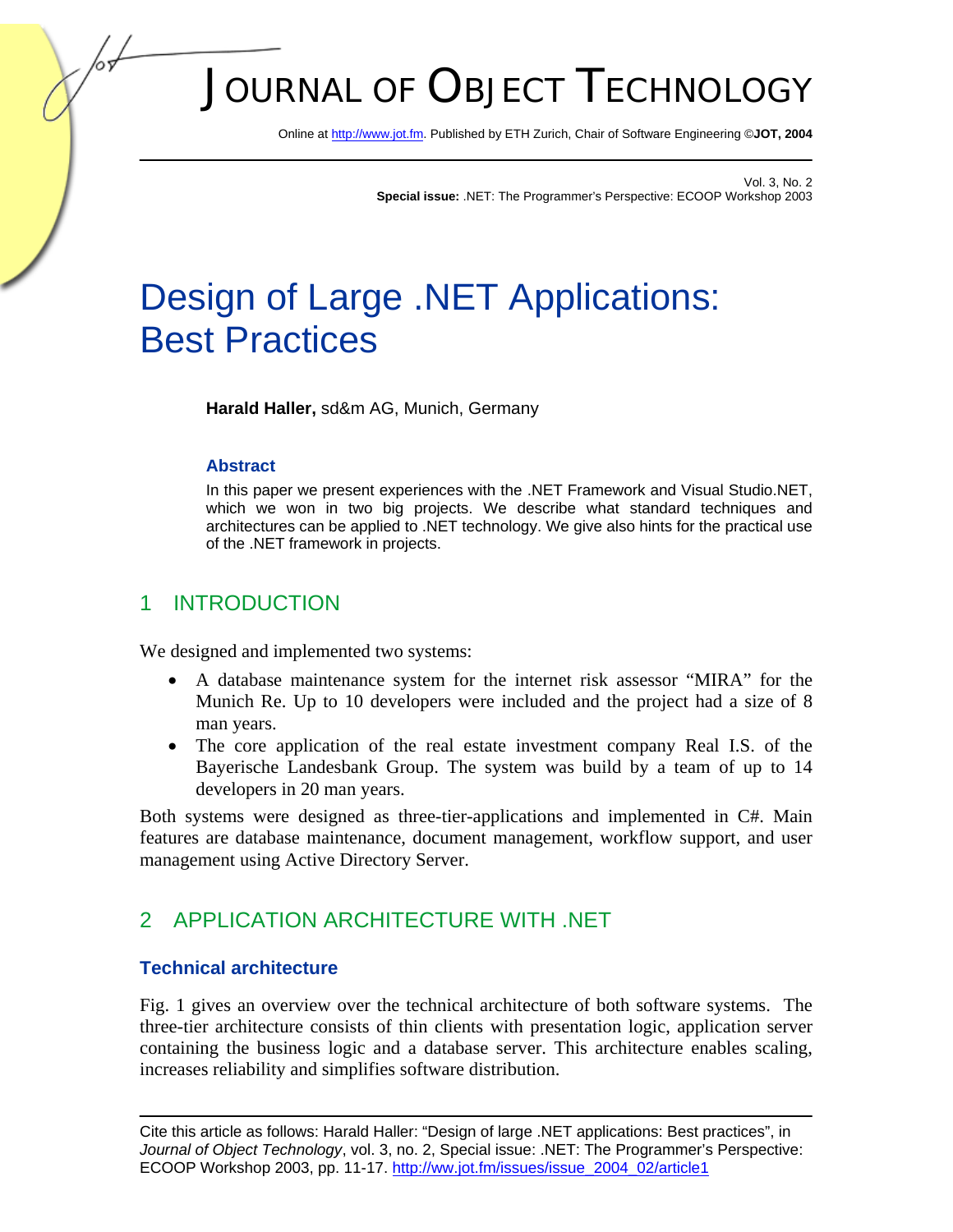DESIGN OF LARGE .NET APPLICATIONS: BEST PRACTICES



Fig. 1: Technical infrastructure



**Architecture** 

65

Fig. 2: Technical architecture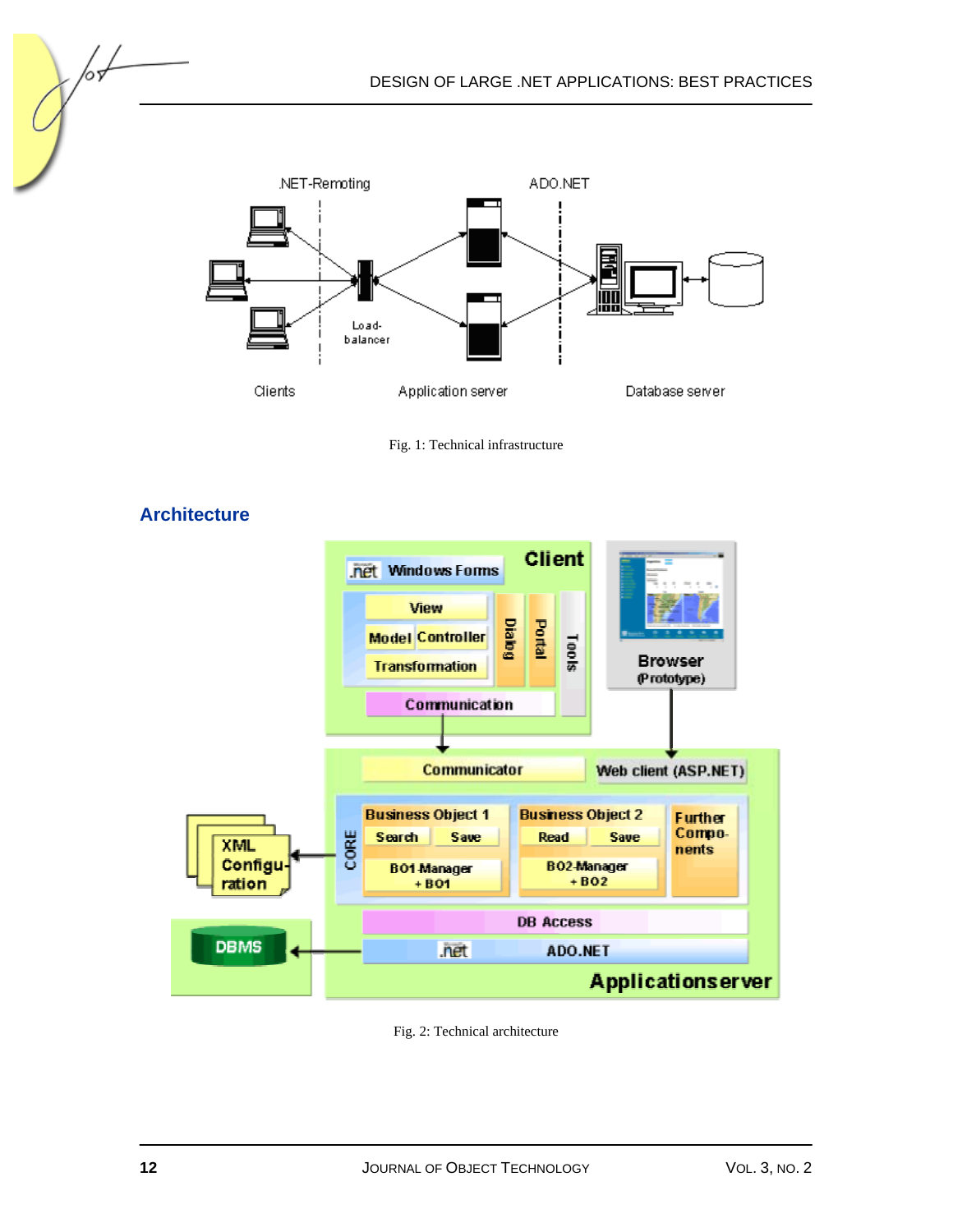The components in fig. 2 have the following responsibilities:

#### Client

- Our GUI-Controls are based on Windows. Forms. Although these classes offer already extensive functionality, expansions were necessary, e.g. for correct output, the interaction between view and model and for copying objects. This was implemented via Wrapper classes. The view uses these Wrapper classes and is responsible for the visible part of the GUI.
- The model contains the data displayed on the surface.
- The component controller processes the user actions, contains the state machine, triggers server actions and opens sub dialogs.
- Transformation maps data between client and server data model.
- Communication is responsible for the data exchange with the server via .NET Remoting.

#### Server

- Communicator provides server services to the clients.
- Core contains the business logic.
- DB Access performs the access to the database via ADO.NET. Due to performance reasons the DataReader is used and not the DataSet, cp. section 3.1.
- Additionally a web client (as prototype) is implemented on basis of ASP.NET and uses the same core components.

Further additional utility components exist for logging, tracing, exception handling, configurations, security, and data types.

#### General observations

The features and functions of the .NET framework fit very well in this architecture. But some problems might occur (e.g. performance in DB Access and the transport of data), some components have to be extended (e.g. user controls), some components are missing. But altogether the .NET framework is an excellent basis for the implementation of the design illustrated in fig. 2.

## 3 EXPERIENCES

## **.NET Remoting**

.NET Remoting is very well-suited for the client-server-communication and can be integrated easily. But the type of communication (binary versus XML/SOAP) and the structure of the data have significant influence on the response time:

In our examples the binary communication was 2-10 times faster than the communication via XML/SOAP.

Further the structure of the data has significant influence on the response time: This will be demonstrated in the following example: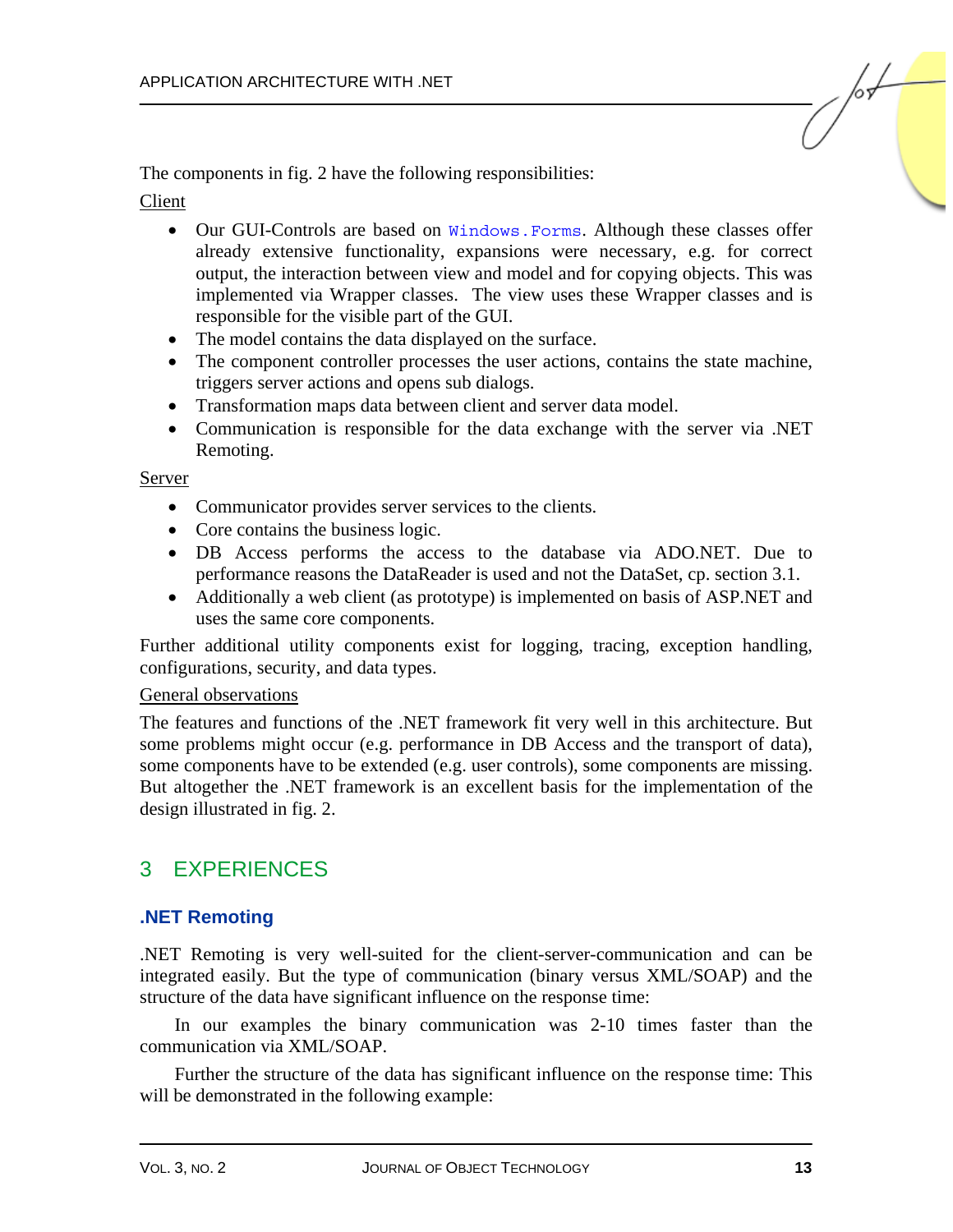| Country  | Capital  | Area     | Number1  | Number 2  | Number 3 |
|----------|----------|----------|----------|-----------|----------|
| Germany  | Berlin   | Europe   | 8234     | 3575      | 634,52   |
| China    | Bejing   | Asia     | 2345     | 243       | 265,34   |
| $\cdots$ | $\cdots$ | $\cdots$ | $\cdots$ | $\ddotsc$ | $\cdots$ |

We transfer the following data from server to client:

There are different possibilities for data containers:

• Dataset:

Data is read from the database, automatically stored in a DataSet and transported as DataSet to the client. This way is recommended by Microsoft in demos.

• Hashtable:

The data is stored in a Hashtable. Each row of the table is stored as an object in the Hashtable and referenced by the number of the row.

• 2-dimensional Array: The data is stored in a matrix of the form String[][].



Fig. 3: Serialization

The time necessary for the serialization of the objects, the conversion of the object structure in the data stream, depends on the data container. The two-dimensional array leads to the fastest conversion and the DataSet to the slowest. This is not surprising since the DataSet contains additional meta information, which is not always necessary. Similar results can be obtained for the net traffic and for the deserialization.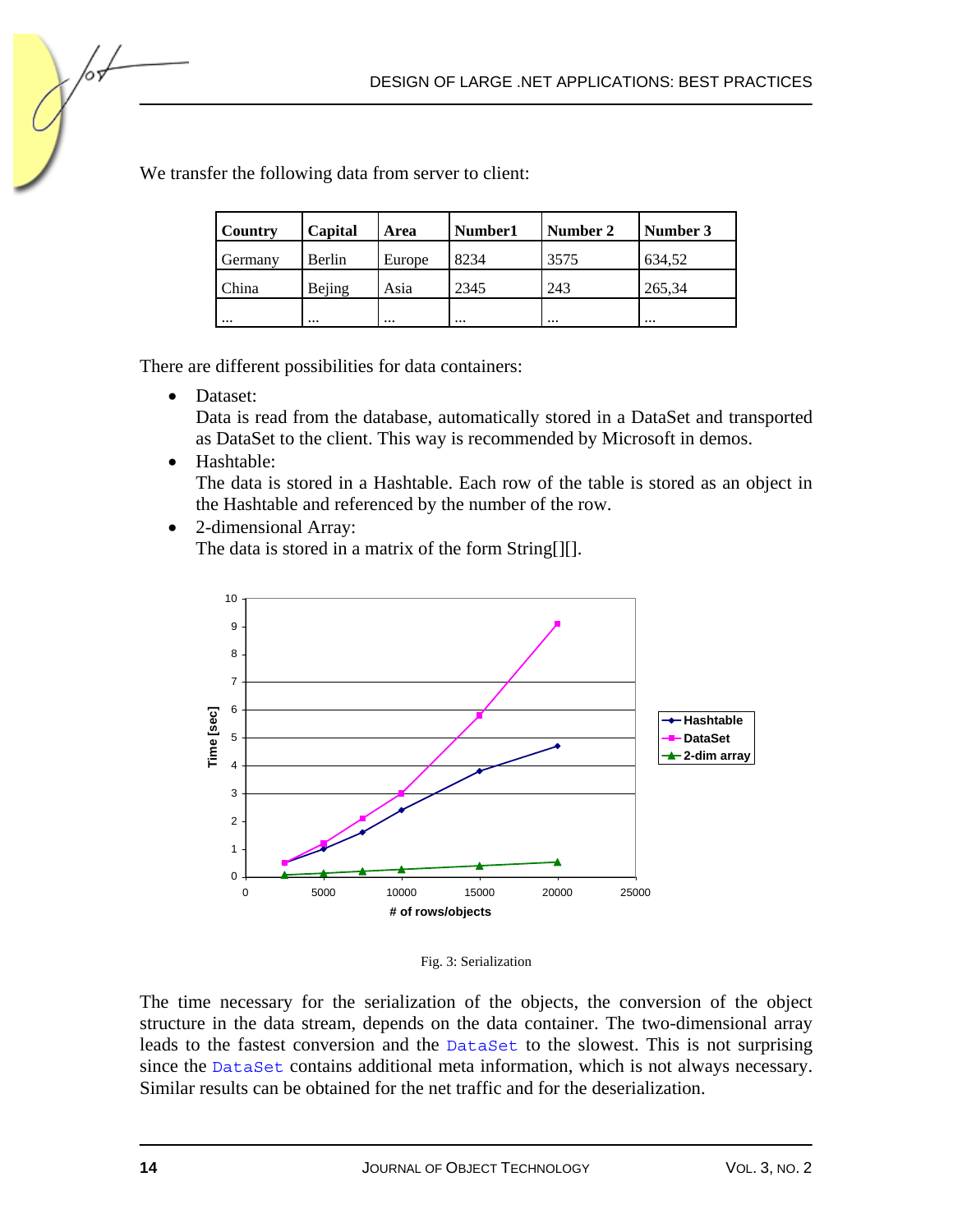The type of communication (binary versus XML/SOAP), the structure of the data and the objects have significant influence on the response time: The simpler the structure, the faster the communication.

## **Office-Integration via COM**

Frequently .NET-applications have to integrate already existing individual software solutions or software products.



Fig. 4 - Internet Explorer as Plug-In

In our projects we integrated Word, Outlook, Internet Explorer, and Acrobat Reader within our .NET system. This means integration within the GUI and to use many different functions of these products directly by our system, e.g. Microsoft Word was started by our client so that the user could process documents. We reacted to certain actions of the user within Word by showing .NET-dialogues or performing actions in the background. Further the document structure was analyzed when storing the document and the document was automatically transformed to HTML. Hereby the consistency of contained links was tested and keywords for the search were extracted.

All this functions were implemented in .NET via COM in very short time and without any problems<sup>1</sup>. Even the response time was surprisingly good.

#### **Internationalization**

.NET promises an extensive support for internationalization of applications. This was a central request in one project with following concrete requirements:

l

<sup>&</sup>lt;sup>1</sup> Today the integration of Word as Plug-In within Windows Forms is impossible and the plug-in via the Internet Explorer opening Word restricts Word functionality.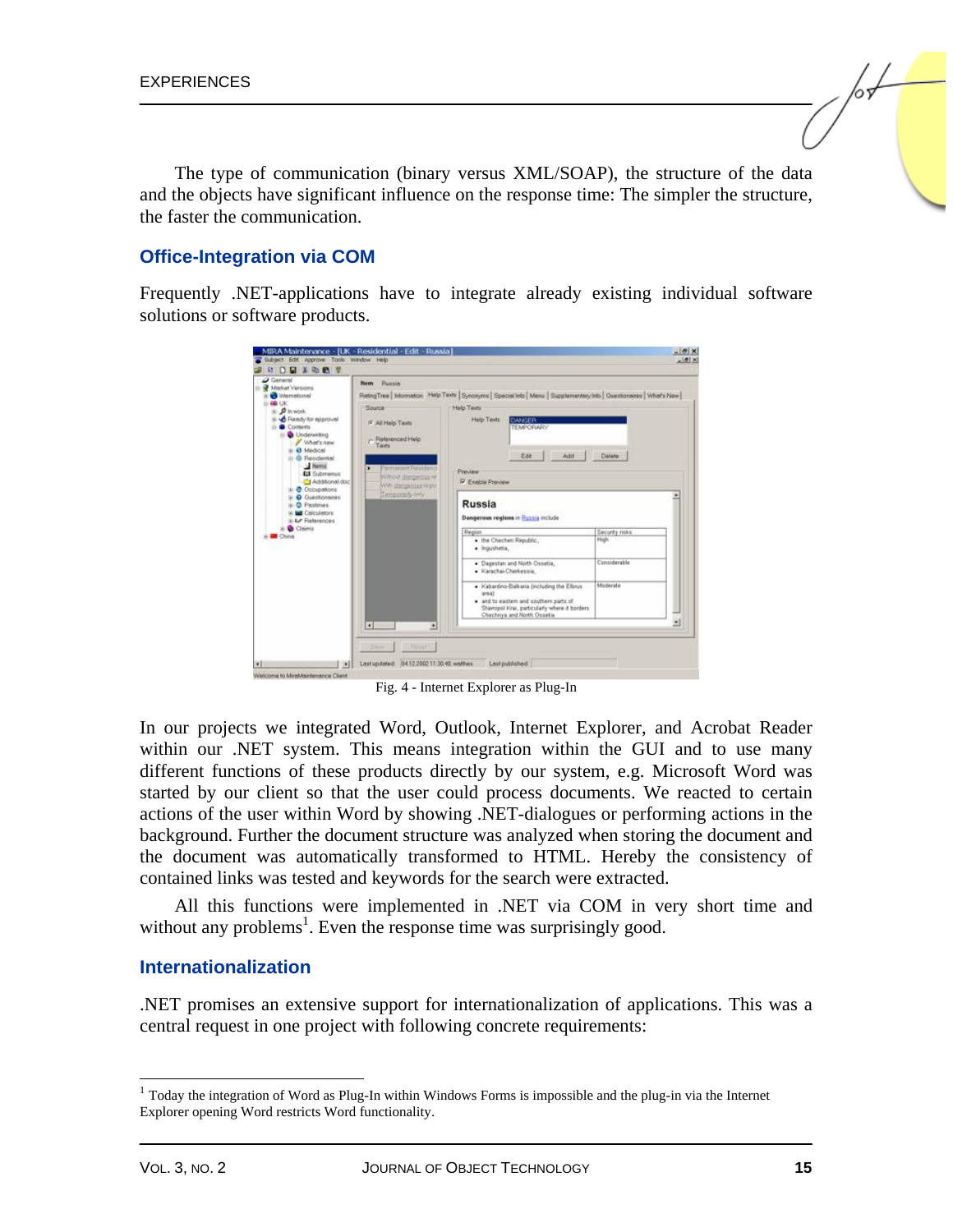DESIGN OF LARGE .NET APPLICATIONS: BEST PRACTICES

- Data maintained by the system appears in different languages including Russian, Chinese and Hebrew,
- language-dependent sorting rules and algorithms for the string comparison,
- country-specific formatting for numbers, date and time,
- different writing directions,

/оъ

• several languages simultaneously within the application and even within singular dialogs.

In the namespace System.Globalization the .NET framework offers numerous functions, for example:

- location mechanism containing information about language, country, region, and calendar (System.Globalization.CultureInfo),
- localized treatment of date, time and numbers (DateTimeFormatInfo, NumberFormatInfo and Calender),
- language-dependent sorting and string comparison (System.Globalization.SortKey, System.Globalization.CompareInfo).

Resources for the location are available in the namespace System. Resources and can be obtained via System.Resources.ResourceManager. .NET provides UNICODEsupport and conversions between fonts can be performed with the classes System.IO.StreamReader and System.IO.StreamWriter.

This extensive functionality is used in the project, but nevertheless project-specific expansions may be necessary for international projects:

- In our project the assignment of the countries, languages and cultures was not identical with the standard assignment: For example Greece doesn't have any own Greek version at present, but uses an English version.
- Language and culture were not application-specific but dialogue-specific, partially even field-specific. A user could see data in several languages at once. Consequently, the language had to be set explicitly in the Windows.Formscomponents.
- Some controls, for example the DatePicker, remained in the language of the operating system. Therefore workarounds were necessary.

According to the internationalization the .NET framework relieves much work, nevertheless project-specific adaptations may be necessary.

## **Development environment**

The development environment Visual Studio.NET including Visual Source Safe and Rational XDE is designed for small projects. In order to implement large projects in .NET additional concepts for the utilization of the IDE and additional tools for the global build are necessary. This provides an effective and reliable development process, if the bugs and workarounds are known.

Third-party tools like NUnit as test framework, NAnt as Build-Tool, and NDoc for the generation of online documentation are useful add-ons.